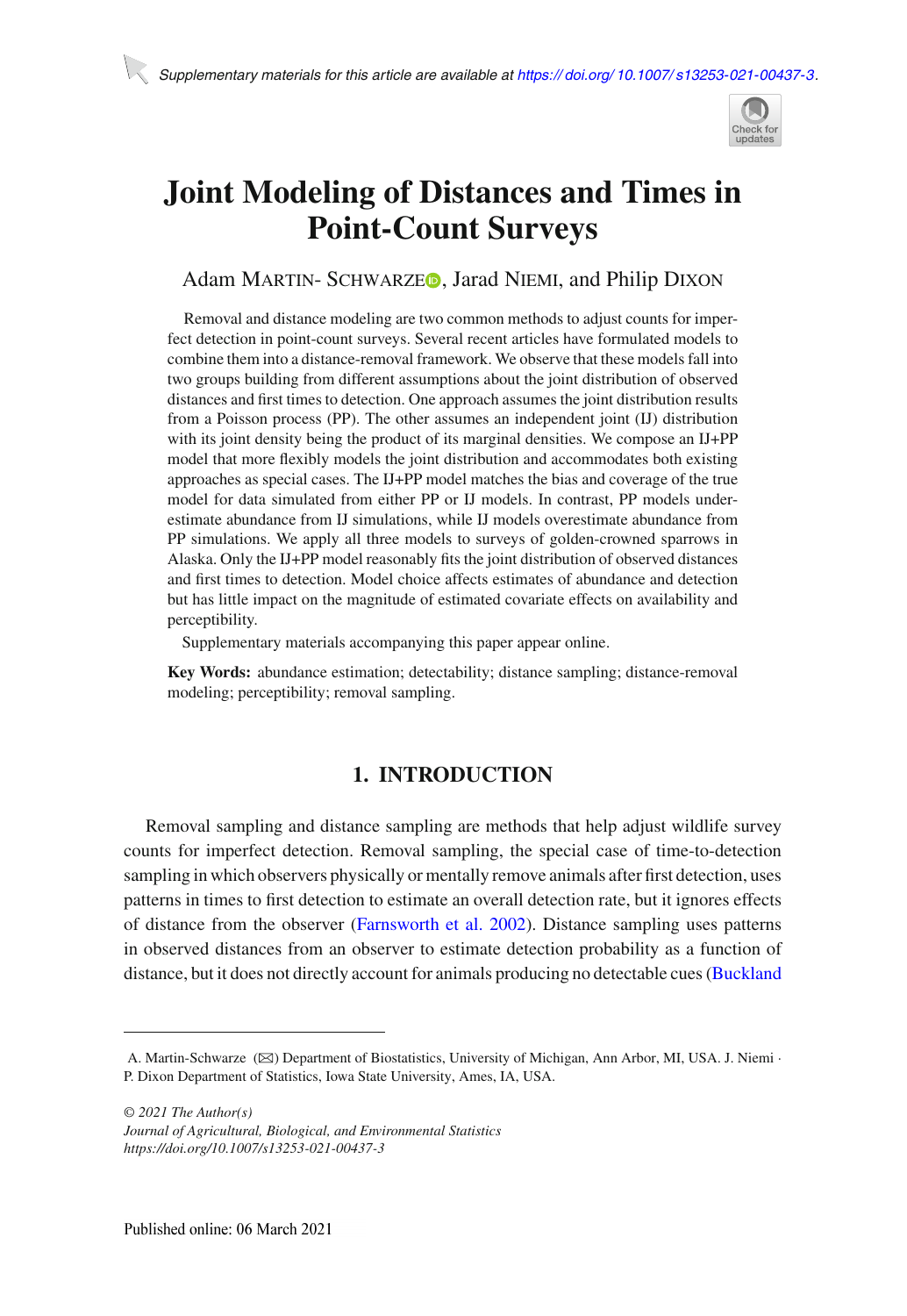et al. [2001\)](#page-15-1). Joint modeling of removal- and distance-sampled data holds promise to estimate both rates of cue production and distance effects [\(Farnsworth et al. 2005\)](#page-15-2) while separately ascribing heterogeneity to differences in abundance, rates of cue production, and observer ability to detect cues [\(Amundson et al. 2014\)](#page-15-3).

Several authors have recently outlined approaches for combining removal modeling and distance modeling within a single framework. Among these, we identify two predominant approaches for modeling the joint distribution of detection distances and times to first detection, hereafter referred to as the *joint observed distribution*. One assumes statistical independence, while the other assumes a distance-dependent Poisson process that precludes independence. In the first approach, distances and times to first detection are modeled as independent or, equivalently, distance effects are estimated separately from cue production rates [\(Sólymos et al. 2013](#page-16-0); [Amundson et al. 2014\)](#page-15-3). We call these IJ models (for independent joint). Recent years have witnessed a proliferation in their application (see examples in Web Appendix S-1). In the second approach, distance effects combine with cue production to produce a distance-dependent detection rate and thus a joint observed distribution that is not t[he](#page-15-2) [product](#page-15-2) [of](#page-15-2) [its](#page-15-2) [marginal](#page-15-2) [distance](#page-15-2) [and](#page-15-2) [time](#page-15-2) [to](#page-15-2) [first](#page-15-2) [detection](#page-15-2) [distributions](#page-15-2) [\(](#page-15-2)Farnsworth et al. [2005;](#page-15-2) [McCallum 2005](#page-16-1); [Borchers et al. 2013](#page-15-4); [Borchers and Cox 2017](#page-15-5)). We call these PP models (for Poisson process).

In this manuscript, we contrast the joint observed distributions posited by PP and IJ models (Sect. [3\)](#page-2-0). We use simulations to show that IJ models overestimate abundance when the data-generating process is PP, while PP models underestimate abundance from IJ-based data (Sect. [4\)](#page-8-0). Using a real-life application to golden-crowned sparrows in Alaska, we show that both models generate poor model fits for the joint observed distribution (Sect. refsecDR:gcsp). We advocate that distance-time models for count surveys need to model distances and first detection times in tandem to reflect the underlying process of detection, and that goodness-of-fit diagnostics should likewise consider the two in tandem. In the absence of supplemental data to inform the joint observed distribution, we propose a generalized model encompassing both IJ and PP models (Sect. [3.3\)](#page-5-0). It provides unbiased estimates in simulations when the data-generating mechanism is either PP or IJ (Sect. [4\)](#page-8-0), and it yields reasonable model fits for the joint observed distribution of golden-crowned sparrow (Sect[.5\)](#page-10-0).

## **2. DATA**

The models in this study are designed for point-count abundance surveys recording both time to first detection and distance from observer. Our examples focus on single-visit studies, but the methods apply to repeat visits as well. We refer to each single-visit point count as a *survey*.

We apply the models to surveys of golden-crowned sparrows (GCSP; *Zonotrichia atricapilla*) in montane regions of the Alaska Peninsula. The data come from multi-species surveys conducted by the USGS Alaska Science Center as part of the National Park Service Inventory and Monitoring Program and are publicly available [\(Amundson et al. 2018a\)](#page-15-6). Details [of](#page-16-3) [the](#page-16-3) [survey](#page-16-3) [methodology](#page-16-3) [appear](#page-16-3) [in](#page-16-3) [Ruthrauff et al.](#page-16-2) [\(2007\)](#page-16-2) and Ruthrauff and Tibbitts [\(2009\)](#page-16-3), and we note just the salient features for our analysis. Five observers con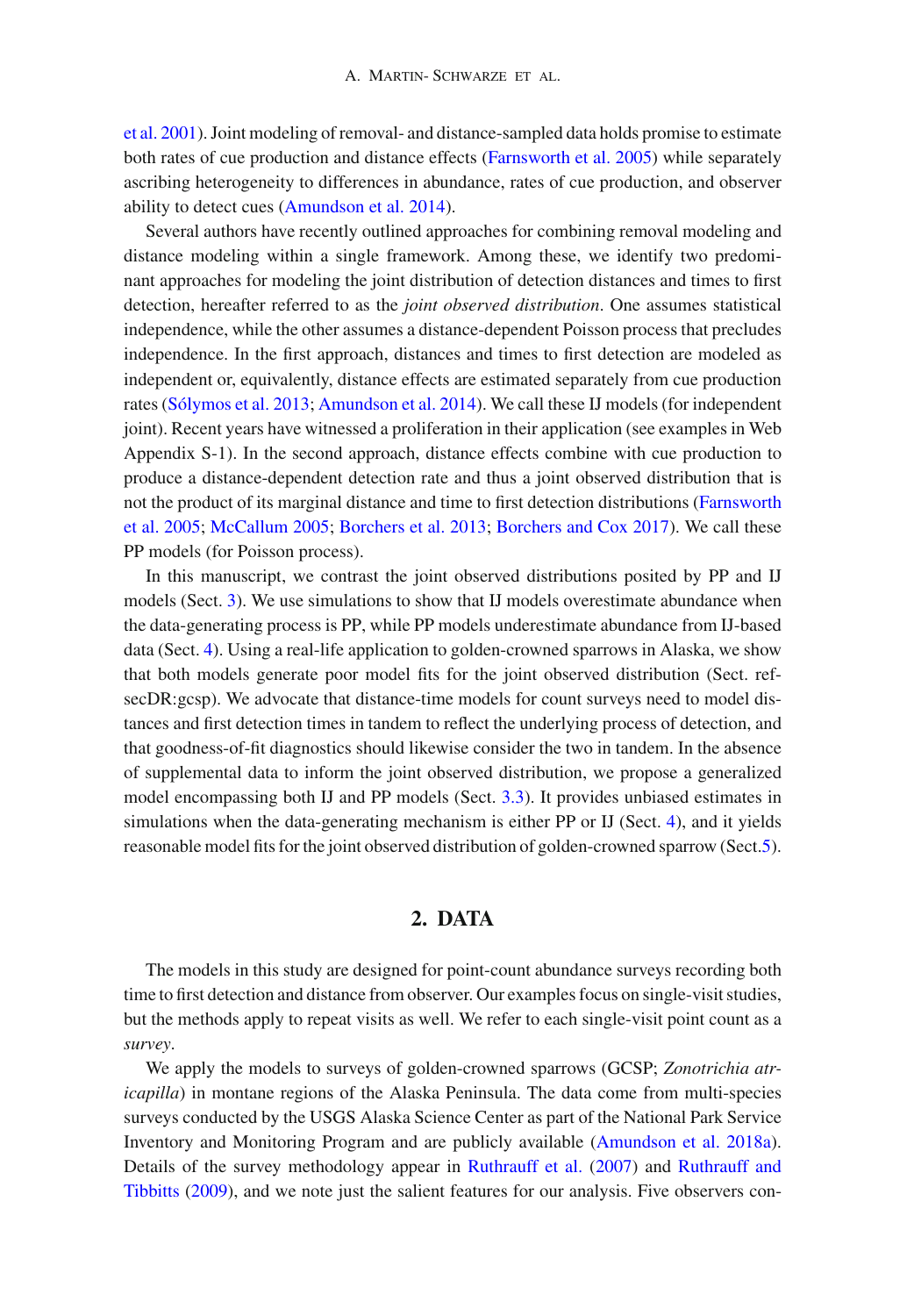ducted 1021 five-minute, unlimited range surveys organized along 169 transects. Observers recorded exact detection distances and exact times to first detection. Habitat cover, observation conditions, and observer identities were recorded, and we use them as explanatory variables in models of species abundance and detection.

The GCSP data were analyzed with an IJ model in both [Amundson et al.](#page-15-3) [\(2014\)](#page-15-3) and [Amundson et al.](#page-15-7) [\(2018](#page-15-7)). The GCSP data should be well-suited for the purpose of comparing IJ and PP models given evidence that mean detection distances increased from the beginning to the end of survey periods [\(Amundson et al. 2014](#page-15-3)).

## **3. DISTANCE-REMOVAL MODELS**

<span id="page-2-0"></span>In this section, we build the statistical joint observed distributions for PP and IJ models and then combine them to create an 'IJ+PP' joint observed distribution. All of these models depend upon standard assumptions for both distance sampling and removal sampling, including: animals are stationary during the survey, no animals enter or leave the survey area, animals are correctly identified and not double-counted, and survey points are randomly located. We formulate the models based on uncensored detection times and distances, but we can model arbitrarily censored data by integrating the appropriate density functions.

#### **3.1. AVAILABILITY AND PERCEPTIBILITY**

Detection of animals present during a survey (a single point count) is typically decomposed into availability and perceptibility stages [\(Farnsworth et al. 2005;](#page-15-2) [McCallum 2005;](#page-16-1) [Johnson 2008;](#page-15-8) [Nichols et al. 2009](#page-16-4)). First, an individual makes itself available by producing one or more detectable cues (e.g. a bird call or a whale blow). Second, an observer conducting the survey must perceive at least one availability cue. Notationally, the probability an animal produces at least one detectable cue during a time interval (usually the entire survey) is termed *availability*, *pa*. The probability an observer detects an available animal is *perceptibility*,  $p_{d|a}$ . Thus, Pr(detection) = availability  $\times$  perceptibility =  $p_a p_{d|a}$ .

In this section, we do not model availability and perceptibility directly. Instead, we model detection based on availability rates for the production of cues in continuous time, where each cue is perceived according to a distance function [\(Borchers et al. 2013\)](#page-15-4). Availability rates and perception of cues are analogous but not equivalent to availability and perceptibility.

## **3.2. MODELING THE JOINT OBSERVED DISTRIBUTION AND RELATED DETECTION PROBABILITIES**

For convenience, we omit survey subscripts *s* until Sect. [3.5,](#page-6-0) except when referring to the survey duration  $T_s$ . Inclusion of covariates and random effects for heterogeneity in abundance, availability, and perceptibility terms is deferred until Sect. [3.6.](#page-7-0)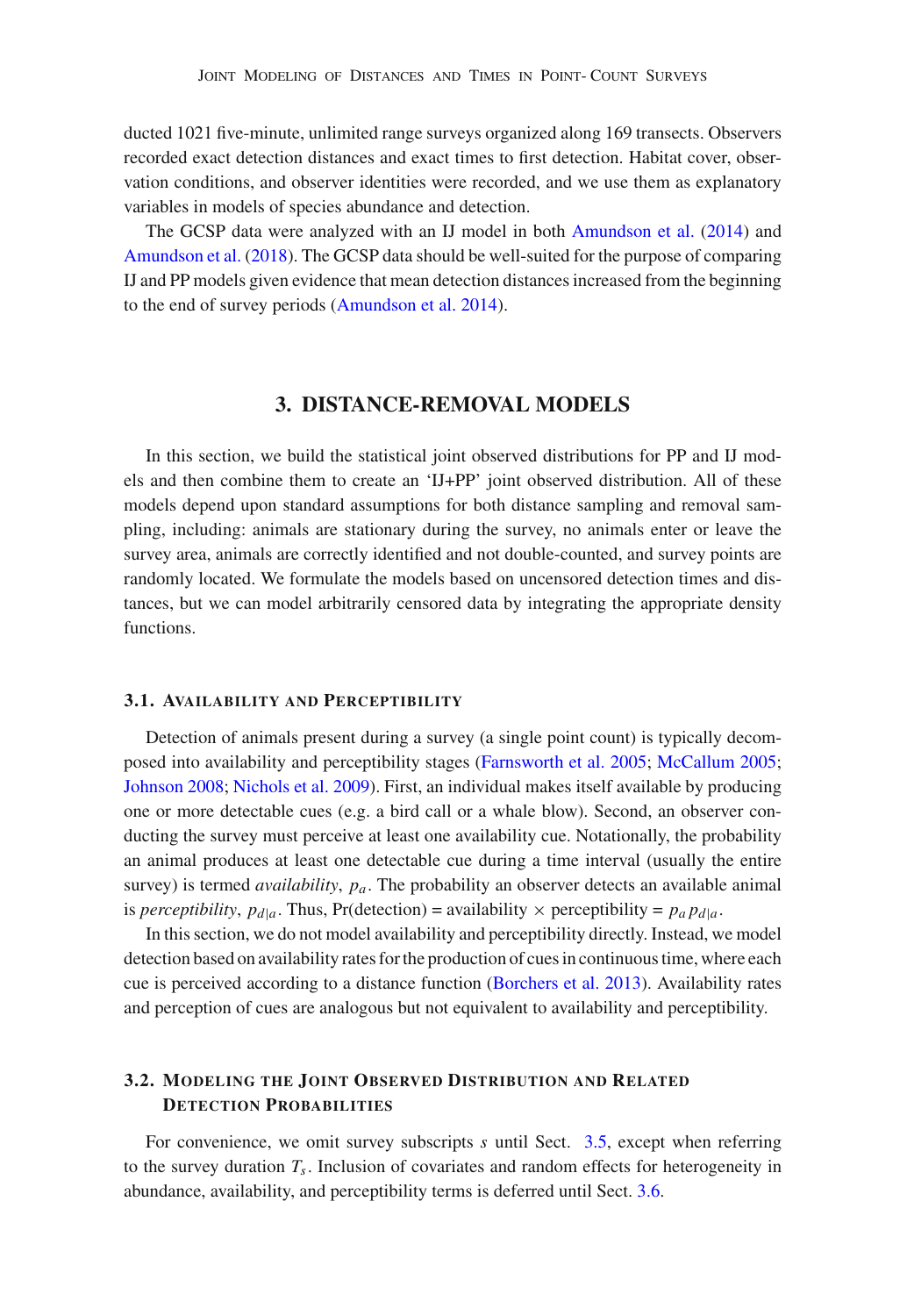#### **3.2.1. Poisson Process Model**

PP models assume all cues from available animals present at the survey site can be detected. The probability of detecting any single cue decreases with the distance *r* between the animal and the observer, as described by a distance function  $g^C(r)$ . If an animal produces cues at a potentially time-varying rate  $\varphi(t)$ , then detection is a continuous-time Poisson process with detection rate:  $\varphi^{D}(r, t) = g^{C}(r)\varphi(t)$ . Let  $f_{R}(r)$  be the spatial density of animals at the survey site up to a radius  $w$ , which is the maximum radius used in the analysis. Applying standard survival analysis results, the joint density of distances and times to first detection for an infinite-duration survey  $(0 < t < \infty)$ is  $f_{R,T}(r,t) = f_{T|R}(t|r) f_R(r) = \left[ \varphi^D(r,t) \exp \left\{-\int_0^t \varphi^D(r,u) du \right\} \right] f_R(r)$ . The average detection probability across individuals at a survey of finite duration *Ts* is then  $p(\text{det}) = \int_0^w \int_0^{T_s} f_{R,T}(r, t) dt dr = \int_0^w \left[1 - \exp\left\{-\int_0^{T_s} \varphi^D(r, t) dt\right\}\right] f_R(r) dr$ . To obtain the joint observed distribution ( $0 < t < T_s$ ), we normalize  $f_{R,T}(\vec{r}, t)$  by the detection probability:  $f_{R,T|\text{det}}(r, t|\text{det}) = f_{R,T}(r, t)/p(\text{det}).$ 

Due to the form of  $\varphi^{D}(r, t)$  in the exponent, the joint observed distribution cannot be factored into independent densities for distance and time to first detection except in trivial cases. Instead, the expected first detection time increases with distance and vice versa. Con[sequently,](#page-15-2) [a](#page-15-2) [PP](#page-15-2) [model](#page-15-2) [is](#page-15-2) [not](#page-15-2) [an](#page-15-2) [IJ](#page-15-2) [model.](#page-15-2) [PP](#page-15-2) [models](#page-15-2) [have](#page-15-2) [been](#page-15-2) [articulated](#page-15-2) [in](#page-15-2) Farnsworth et al. [\(2005\)](#page-15-2), [McCallum](#page-16-1) [\(2005\)](#page-16-1), [Borchers et al.](#page-15-4) [\(2013](#page-15-4)), and [Borchers and Cox](#page-15-5) [\(2017](#page-15-5)).

#### **3.2.2. Independent Joint Model**

IJ models assume an independent joint density of distances and times to first detection:  $f_{R,T|\text{det}}(r, t|\text{det}) = f_{T|\text{det}}(t|\text{det}) f_{R|\text{det}}(r|\text{det})$ . This form implies we can estimate  $f_T$ <sub>|det</sub>( $t$ |det) while ignoring distance, then estimate  $f_{R|det}(r|det)$  while ignoring time, and then combine those estimates to obtain the estimated joint observed distribution. IJ models have been articulated in [Sólymos et al.](#page-16-0) [\(2013](#page-16-0)) and [Amundson et al.](#page-15-3) [\(2014](#page-15-3)).

While the above definition is sufficient to identify a model as an IJ model, it does not explicitly relate availability to first detection times, nor does it define the relationship between detection distances and perceptibility. Previously published IJ models employ a distance function  $g^{A}(r)$  such that  $f_{R|\text{det}}(r|\text{det}) = f_{R}(r)p(\text{det}|r)/p(\text{det}) =$  $f_R(r)g^A(r)/\int_0^w f_R(r)g^A(r) dr$ . The strict interpretation of  $g^A(r)$  is the probability of detecting an animal at distance  $r$  given  $T < T_s$ , but because of the independent joint assumption, we omit dependence on  $T$  and  $T_s$  in our notation. As in conventional distance sampling,  $g^{A}(r)$  and  $f_{R}(r)$  are not identifiable except through assumptions that we as analysts impose upon them—for example,  $g^{A}(r)$  is half-normal and  $f_{R}(r)$  is a uniform density [of](#page-16-0) [animals](#page-16-0) [in](#page-16-0) [spa](#page-16-0)ce.

Sólymos et al. [\(2013](#page-16-0)), [Amundson et al.](#page-15-3) [\(2014\)](#page-15-3), and many IJ models listed in Web Supplement S-1 assume that the density of first detection times  $f_T(t)$  for  $(0 < t < \infty)$  is equivalent to the density of first times to availability  $f_{T \alpha v l}(t_{\alpha v l})$ . As evidenced by the PP model, this assumption is not a necessary presupposition in removal modeling. Observed first detections are thus assumed to follow the time-to-event density:  $f_{T | \text{det}}(t | \text{det}) = f_{T \text{all}}(t_{\text{avl}} | \text{avl}) =$  $f_{Tavl}(t_{avl}) \mathbf{I}(t_{avl} < T_s) / p_a$ . The assumed equivalence between first times to detection and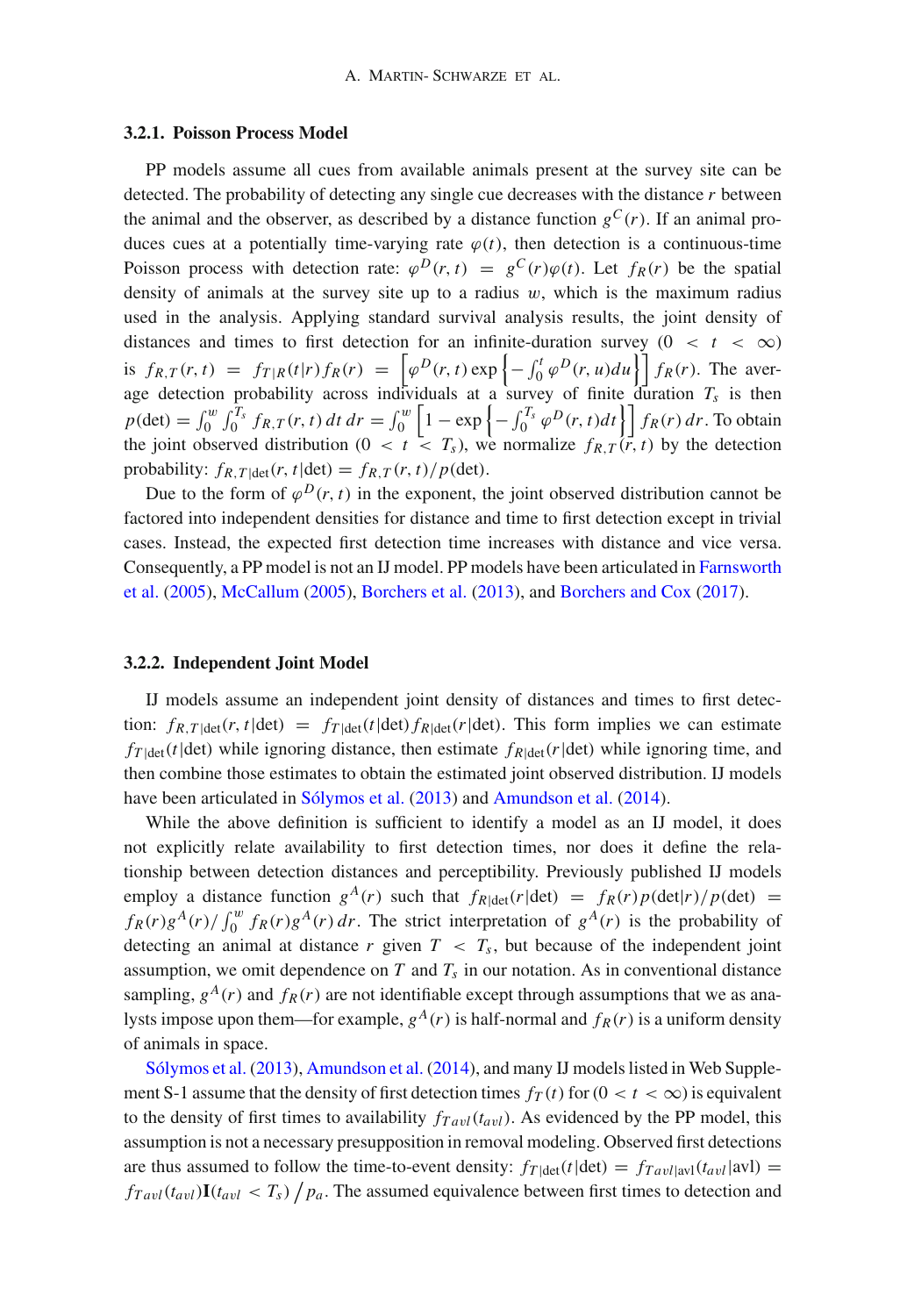

<span id="page-4-0"></span>Figure 1. Theoretical conditional densities from IJ models (left) and PP models (right) with 92% availability and 50% IJ or PP perceptibility. Plots show a 10-minute survey scaled so that the maximum distance allowed in the analysis is one. *Upper:* probability distribution functions (pdfs) for observed distances conditioned on detection at time *t*. *Lower:* pdfs for detection time conditioned on distance *r*.

availability also recasts the strict interpretation of  $g^{A}(r)$  above along its more familiar formulation: the probability of detecting an available animal at distance *r*. Based on this recast definition, we obtain:  $p(\text{det}) = p_a \int_0^w f_R(r) g^A(r) dr$ . This equation for  $p(\text{det})$  implies that some proportion of animals will go undetected, even in a survey of infinite length.

We adopt the  $g^A(r)$  distance term and the equivalence between detection and availability times for IJ models in the remainder of this manuscript.

#### <span id="page-4-1"></span>**3.2.3. Comparing IJ and PP Models**

PP and IJ models result in different joint observed distributions. Figure [1](#page-4-0) illustrates an example of conditional probability density functions (pdfs) for both models. Because of independence in IJ models, the conditional pdf for detection distances (upper left) is the same regardless of the time to first detection and vice versa (lower left). In contrast, the joint observed distribution in PP models dictates that average detection distances increase with time to first detection (Fig. [1,](#page-4-0) upper right) and vice versa (lower right), because the nearest, most easily detected animals will generally be observed first. IJ model independence implies we can estimate availability and perceptibility separately. PP model interdependence requires that we model availability and perceptibility jointly.

Mathematically, an IJ model is equivalent to a PP model with two major assumptions. First, assume  $g^{C}(r) = 1$  for all *r*, i.e. the first cue from an available animal is always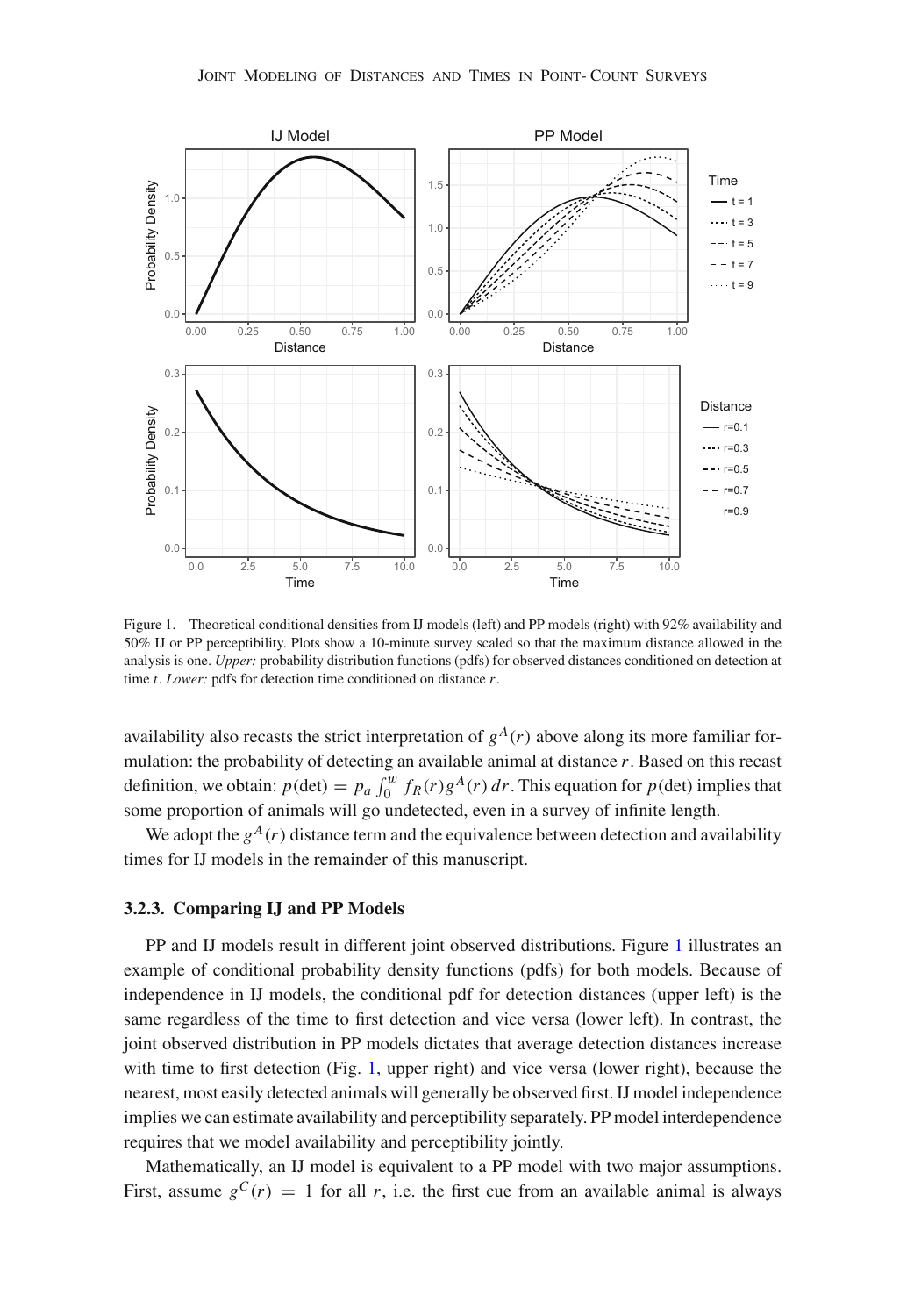detected. Consequently,  $\varphi^{D}(r, t) = \varphi(t)$ , and the joint density of distances and times to first detection  $(0 < t < \infty)$  becomes  $f_{R,T}(r, t) = \left[\varphi(t) \exp\left\{-\int_0^t \varphi(u) du\right\}\right] f_R(r) =$  $f_T(t) f_R(r)$ . When conditioned on  $0 < t < T_s$ , this yields an independent joint observed distribution. Second, insert the distance-dependent perceptibility term  $g^{A}(r)$ :  $f_{R,T}(r, t)$  =  $f_T(t)g^{A}(r) f_R(r)$ . This is the IJ version of the joint density of distances and times to first detection.

These two modifications contrast the roles of the distance functions  $g^{C}(r)$  and  $g^{A}(r)$ . In PP models,  $g^C(r)$  represents the probability of detecting an individual cue from an available animal. Our first modification required  $g^C(r) = 1$ —i.e., all first cues from available animals are detected. Therefore, the role of  $g<sup>A</sup>(r)$  must not be cue-based, but animal-based. Phrased differently, an IJ model is mathematically equivalent to a PP model that separates animals into two groups: perceptible animals from which the first cue is always perceived and nonperceptible animals from which no cues are perceived. The proportion of perceptible animals varies with distance as quantified by  $g<sup>A</sup>(r)$ .

## <span id="page-5-0"></span>**3.3. IJ+PP MODEL**

The contrasts between IJ and PP models suggest a third model for the joint observed distribution combining both. An IJ+PP model should be more flexible, providing reasonable fits to purely PP data patterns, purely IJ data patterns, as well as mixtures of the two. The detection density  $(0 < t < \infty)$  is intermediate in form:

PP model: 
$$
f_{R,T}(r,t) = f_R(r)
$$
  $g^C(r)\varphi(t) \exp\left\{-\int_0^t g^C(r)\varphi(u)du\right\}$  (1)

II model: 
$$
f_{R,T}(r,t) = f_R(r)g^A(r) \qquad \varphi(t) \exp\left\{-\int_0^t \varphi(u)du\right\}
$$
 (2)

$$
\text{IJ+PP model:} \qquad f_{R,T}(r,t) = f_R(r)g^A(r)g^C(r)\varphi(t)\exp\left\{-\int_0^t g^C(r)\varphi(u)du\right\} \tag{3}
$$

Survey-specific detection probabilities are:  $p(\text{det}) = \int_0^w \int_0^{T_s} f_{R,T}(r, t) dt dr$ , with joint observed distribution density  $f_{R,T|\text{det}}(r, t|\text{det}) = f_{R,T}(r, t)/p(\text{det})$ . Technically, IJ and IJ+PP versions of  $f_{R,T}(r, t)$  are not proper probability distributions without adding a probability  $f_{R,T}(r, \infty) = 1 - g^A(r)$  at " $t = \infty$ " for animals that are not perceptible. As with IJ models,  $g^{A}(r)$  and  $f_{R}(r)$  are not identifiable in the IJ+PP model except through assumption.

#### **3.4. DATA AND ABUNDANCE MODELS**

We house the joint observed distributions in a hierarchical N-mixture framework [\(Royle](#page-16-5) [2004\)](#page-16-5) and pursue a Bayesian analysis. The hierarchical structure of our models facilitates the inclu[sion](#page-15-3) [of](#page-15-3) [covariates](#page-15-3) [and](#page-15-3) [random](#page-15-3) [effects](#page-15-3) [for](#page-15-3) [any](#page-15-3) [component](#page-15-3) [of](#page-15-3) [the](#page-15-3) [model](#page-15-3) [\(](#page-15-3)Amundson et al. [2014](#page-15-3)). For notational simplicity, we present the data model for a single survey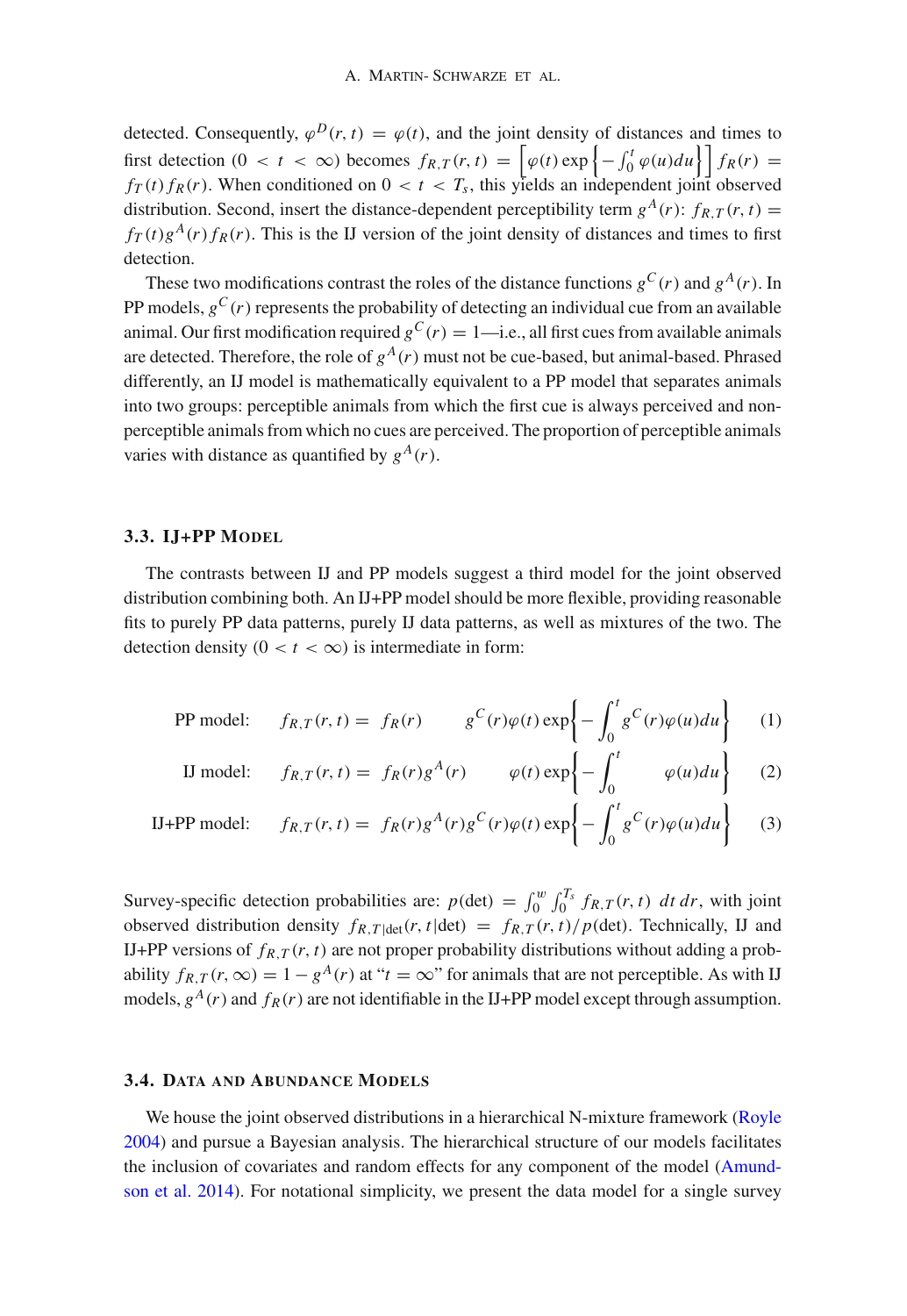with independent, identically distributed observations. The data model  $p(n^{(obs)}, r, t | \theta)$  is a mixture of discrete and continuous probability functions:

$$
p(n^{(\text{obs})}, \mathbf{r}, \mathbf{t} | \boldsymbol{\theta}) = p\left(n^{(\text{obs})} | \boldsymbol{\theta}\right) \left\{\prod_i f_{R, T | \text{det}}\left(r_i, t_i | \text{det}, \boldsymbol{\theta}\right)\right\}
$$

where  $n^{(obs)}$  is the count of individuals indexed  $i = 1, \ldots, n^{(obs)}$  and  $\theta$  is a vector of model parameters. Thus, the data model consists of two components: the count probability and the joint observed distribution.

In N-mixture models, total counts follow a binomial distribution  $n^{(obs)} \stackrel{\text{ind}}{\sim}$  Binom  $(N, p(\text{det}))$  where N is a latent random variable representing survey-specific abundance. For simplicity, we can model abundance using a Poisson distribution  $N \stackrel{\text{ind}}{\sim} Po(\lambda)$ , with expected abundance λ, but other distributions (e.g. negative binomial or zero-inflated Poisson) are also reasonable. Assuming a Poisson abundance and independent detection events leads conveniently to Poisson-distributed observed counts:  $n^{(\text{obs})} \stackrel{\text{ind}}{\sim} Po(\lambda p(\text{det}))$ .

## <span id="page-6-0"></span>**3.5. SIMPLE SCENARIO**

Introducing a subscript  $s = 1, \ldots, S$  indexing surveys, we consider a simple scenario assuming: (i) uniform distribution of individuals in space, which for circular surveys results in  $f_R(r) = 2r/w^2$ ,  $r \leq w$ ; (ii) half-normal perceptibility functions  $g_s^C(r)$  $\exp\{-(r/w\sigma_{Cs})^2\}$  and  $g_s^S(r) = \exp\{-(r/w\sigma_{As})^2\}$  where  $\sigma_{Cs}$  and  $\sigma_{As}$  are survey-specific parameters scaling the radius of PP and IJ perceptibility terms relative to  $w$ ; and (iii) constant rates of availability  $\varphi_s(t) = \varphi_s$ . Applying these assumptions, we obtain the following survey-level probability functions (see Web Appendix S-2 for derivations):

PP model: 
$$
f_{R,T|\text{det}}(r, t|\text{det}) = \frac{2r}{w^2} g_s^C(r) \varphi_s \exp\left\{-g_s^C(r) \varphi_s t\right\} / p_s(\text{det})
$$
 (4)

$$
p_s(\det) = 1 - \sigma_{Cs}^2 \left[ E_1 \left\{ g_s^E(w) \varphi_s T_s \right\} - E_1 \left( \varphi_s T_s \right) \right]
$$
 (5)

II model: 
$$
f_{R,T|\text{det}}(r, t|\text{det}) = \frac{2r}{w^2} g_s^S(r) \varphi_s \exp(-\varphi_s t) / p_s(\text{det})
$$
 (6)

<span id="page-6-1"></span>
$$
p_s(\det) = \sigma_{As}^2 \left\{ 1 - g_s^S(w) \right\} \{ 1 - \exp(-\varphi_s T_s) \}
$$
 (7)

$$
\text{IJ+PP model:} \qquad f_{R,T|\text{det}}(r,t|\text{det}) = \frac{2r}{w^2} g_s^S(r) g_s^C(r) \varphi_s \exp\left\{-g_s^C(r) \varphi_s t\right\} / p_s(\text{det})
$$
\n
$$
p_s(\text{det}) = \frac{2}{w^2} \int_0^w r g_s^S(r) \left[1 - \exp\left\{-g_s^C(r) \varphi_s T_s\right\}\right] dr \quad (8)
$$

where  $E_1(\cdot)$  is an exponential integral function defined as:  $E_1(x) = \int_x^{\infty} e^{-u} / u \ du$ . While the exponential integral and the integral in Eq.  $(8)$  are non-analytic, we can calculate  $p_s$  (det) numerically either by series approximation (Web Appendix S-2) or by approximating all distance-related functions with step functions (Web Appendix S-3). The latter approach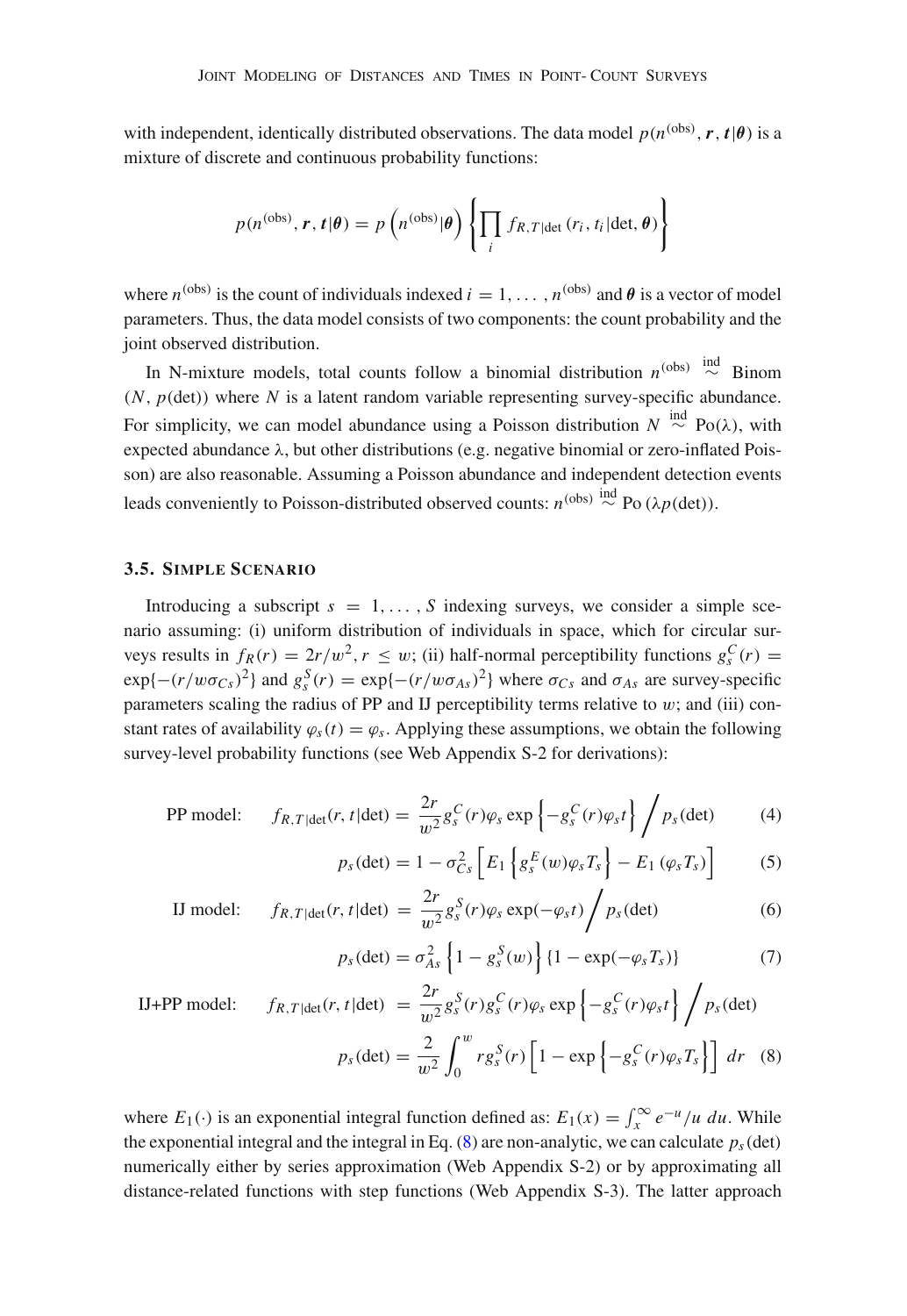provides essential flexibility in model specification, as it allows models to be fit using any form desired for  $g^{A}(r)$ ,  $g^{C}(r)$ , and  $f_{R}(r)$ , even when  $\varphi(t)$  is time-varying.

#### <span id="page-7-0"></span>**3.6. HETEROGENEITY AND MODELING PARAMETERS HIERARCHICALLY**

We model the expected abundance, the rate of availability, and both perceptibility distance parameters ( $\lambda_s$ ,  $\varphi_s$ ,  $\sigma_{Cs}$ , and  $\sigma_{As}$ ) on the log-scale, since all are constrained to be nonnegative. We can incorporate survey-level covariates and effects for all of these parameters through log-linear mixed effects regression. For instance, we may model cue perception in avian counts as a function of vegetation density, wind, observer ID, etc. The resultant regression equation is:  $log(\sigma_{Cs}) = \mathbf{X}_s^C \boldsymbol{\beta}^C + \mathbf{Z}_s^C \boldsymbol{\xi}^C$  where  $\mathbf{X}_s^C$  are covariates,  $\boldsymbol{\beta}^C$  is a vector of fixed effects,  $\mathbf{Z}_s^C$  specifies random effect levels, and  $\xi_j^C$  $\stackrel{\text{ind}}{\sim} N(0, \tau_{C[j]}^2)$  are random effects with *C*[*j*] assigning the appropriate variance for the *j*th random effect.

We may additionally model latent availability heterogeneity across  $h = 1, ..., H$  subgroups of individuals by using a mixture formulation [\(Farnsworth et al. 2002](#page-15-0)). A simple way to model such heterogeneity is to define *H* different intercept parameters for the availability rate, each representing some proportion of the population  $\gamma_h$  such that  $\sum_h \gamma_h = 1$ . We calculate  $p_s^{(h)}$  (det) and  $f_{(R)}^{(h)}$  $\frac{N(n)}{(R,T|\text{det})}(r, t|\text{det})$  for each subgroup using equations in Sect. [3.5](#page-6-0) and then calculate survey-level detection probability as the weighted sum across subgroups, e.g.  $p_s(\text{det}) = \sum_h \gamma_h p_s^{(h)}(\text{det})$ . The result is a better fitting  $f_{T|\text{det}}(t|\text{det})$  marginally across groups at the cost of some weak identifiability between  $\gamma_h$  and availability intercept terms. In practice, *H* is no larger than 2 [\(Pledger 2000\)](#page-16-6).

## **3.7. PRIORS**

We adopt a Bayesian approach and therefore require priors over the model parameters. We construct priors to be diffuse over a reasonable range of values, which are defined both by typical counts and by the limits of model performance. Performance of unknown-N binomial abundance models, including N-mixture models, can deteriorate when detection prob[abilities](#page-15-10) [are](#page-15-10) [30-50%](#page-15-10) [or](#page-15-10) [lower](#page-15-10) [\(Olkin et al. 1981](#page-16-7)[;](#page-15-10) [Dorazio and Royle 2003;](#page-15-9) Couturier et al. [2013;](#page-15-10) [Duarte et al. 2018](#page-15-11)), so sizable prior probability on detection probabilities below this range may be counterproductive. If the true detection probability is likely to be low, then all of these models produce wide credible intervals, and we do not recommend using an unknown-N binomial abundance model. Conversely, as detection probabilities increase, abundance estimates approach the observed counts, and the practical difference between estimating 99.00% detection versus 99.99% detection is frivolous.

One challenge in prior specification is that our central model parameters ( $\lambda$ ,  $\varphi$ ,  $\sigma_C$ , and  $\sigma_A$ ) are not the same as the more intuitive quantities traditionally used in distance or removal analysis (e.g.  $p$ (det)). Priors on these parameters interact to establish an 'effective prior' for  $p(\text{det})$ , and if care is not taken, most of the prior probability for  $p(\text{det})$  may fall near zero or one. The implied prior for *p*(det) can readily be evaluated by simulation from the central model parameters. To simplify prior specification, we advocate that all covariates be centered and scaled before model fitting.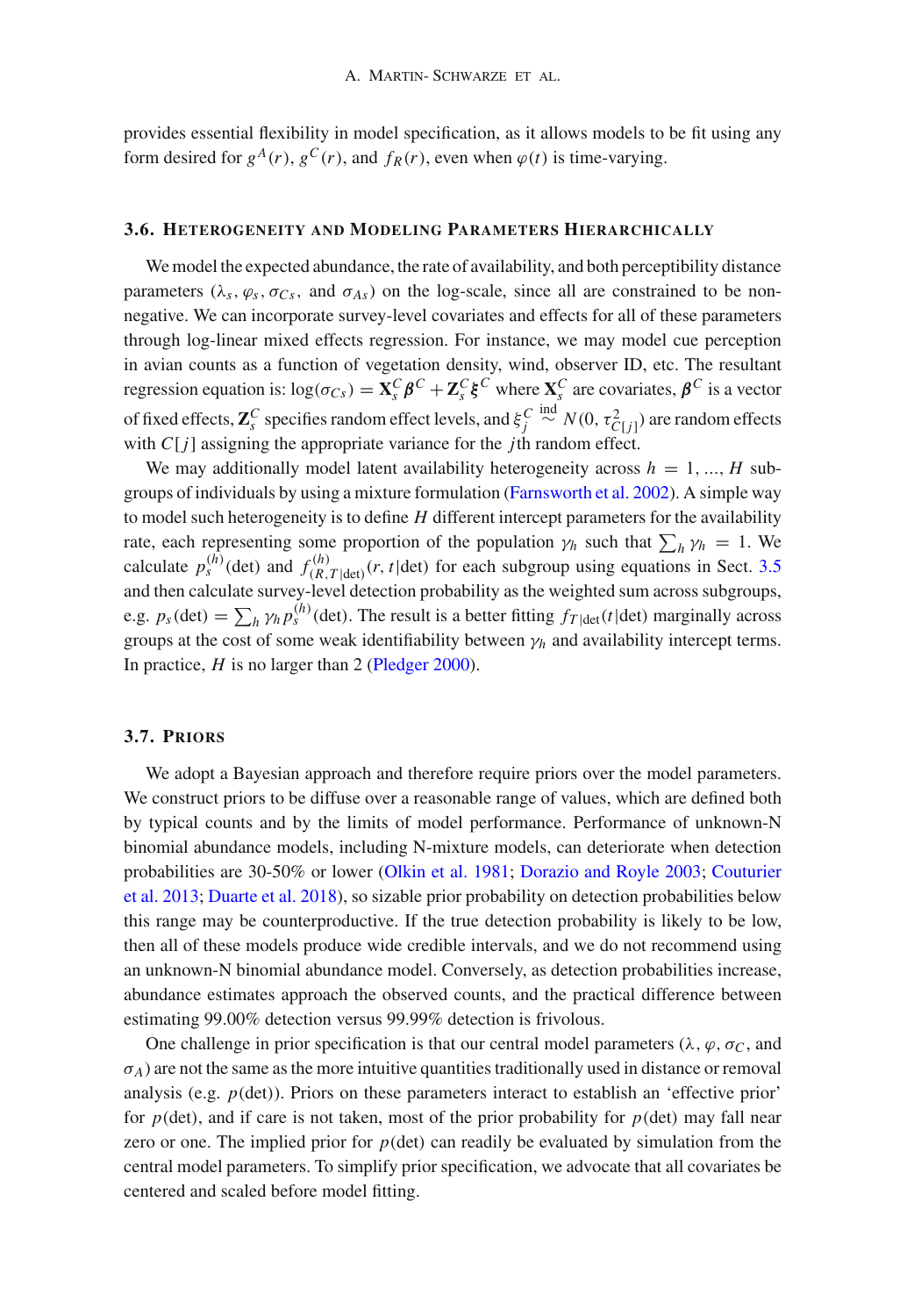## **4. SIMULATION STUDIES**

<span id="page-8-0"></span>We conducted a two-part simulation study to explore the consequences of choosing a joint observed distribution. Part One compared PP and IJ models head-to-head across an array of detection probabilities and abundances. Part Two examined the ability of an IJ+PP model to fit data generated from either a PP or IJ model, which can be considered special cases of the IJ+PP model on opposite extremes. To simplify conditions, we used the scenario described in Sect. [3.5,](#page-6-0) meaning no covariates, random effects, or detection heterogeneity between subgroups of individuals.

In Part One, we simulated 50 replicate sets of 64 datasets as follows: 2 joint observed distributions (PP/IJ)  $\times$  2 sample sizes (*n*<sup>(obs)</sup> = 400/800)  $\times$  4 availabilities (*p<sub>a</sub>* = 0.40, 0.65, 0.83, or 0.98)  $\times$  4 perceptibilities ( $p_{d|a}$  = 0.40, 0.65, 0.83, or 0.98). In Part Two, we fit IJ+PP models to all 50 replicates of the most extreme availability/perceptibility pairs: (*pa*, *pd*|*a*) = (0.40, 0.40), (0.40, 0.98), (0.98, 0.40), (0.98, 0.98) plus one intermediate pair  $(p_a, p_{d|a}) = (0.83, 0.65)$ . Altogether, we fit 7400 models to 3200 datasets describing 148 unique data, model, and sample size scenarios. These are ample to demonstrate the existence and patterns of bias resulting from model (mis-)specification. Steps to simulation, model priors, and MCMC sampling are described in Web Appendix S-4.

To summarize analyses across replicates, we focus on expected survey-level abundance  $\lambda$  and calculate average bias of posterior mean estimates and coverage for 50% credible intervals. To compare different models fit to the same dataset, we estimated each model's expected log pointwise predictive density (elpd) based on Pareto-smoothed importance-sampled leave-one-out cross-validation (PSIS-LOO; [Vehtari et al. 2017](#page-16-8)) via the R package  $1$ oo [\(Vehtari et al. 2016](#page-16-9)). The difference in elpd between models ( $\Delta$ elpd) is asymptotically normal and, when standardized by its standard error, may provide support in favor of either model given large sample sizes [\(Vehtari et al. 2017\)](#page-16-8).

#### <span id="page-8-1"></span>**4.1. SIMULATION RESULTS**

Table [1](#page-9-0) summarizes results across all replicates, focusing on posterior means and coverage. The accompanying Fig. [2](#page-10-1) illustrates posterior mean log-scale abundance and 95% credible intervals from a representative complete replicate set of simulations with  $n^{(obs)} = 800$ . Both correctly specified models and IJ+PP models generally yielded accurate estimates with credible intervals achieving nominal coverage. However, PP and IJ models were not robust to mis-specification. IJ models fit to PP data were biased as much as +71% often with low or zero coverage. PP models fit to IJ data were biased as much as −44% also with low or zero coverage. Differences were most pronounced when availability was high and perceptibility was low. This is noteworthy, because perceptibility is dictated by the value of w chosen for analysis. For point-count surveys,  $w$  is typically chosen to exclude the most distant  $10\%$  of observations [\(Buckland et al. 2001\)](#page-15-1), translating to 0.39 perceptibility given a half-normal distance function and an unlimited count radius. More generally, IJ model estimates of abundance were always larger than PP model estimates, while IJ+PP model estimates were intermediate. These results demonstrate that a choice between a PP or IJ joint observed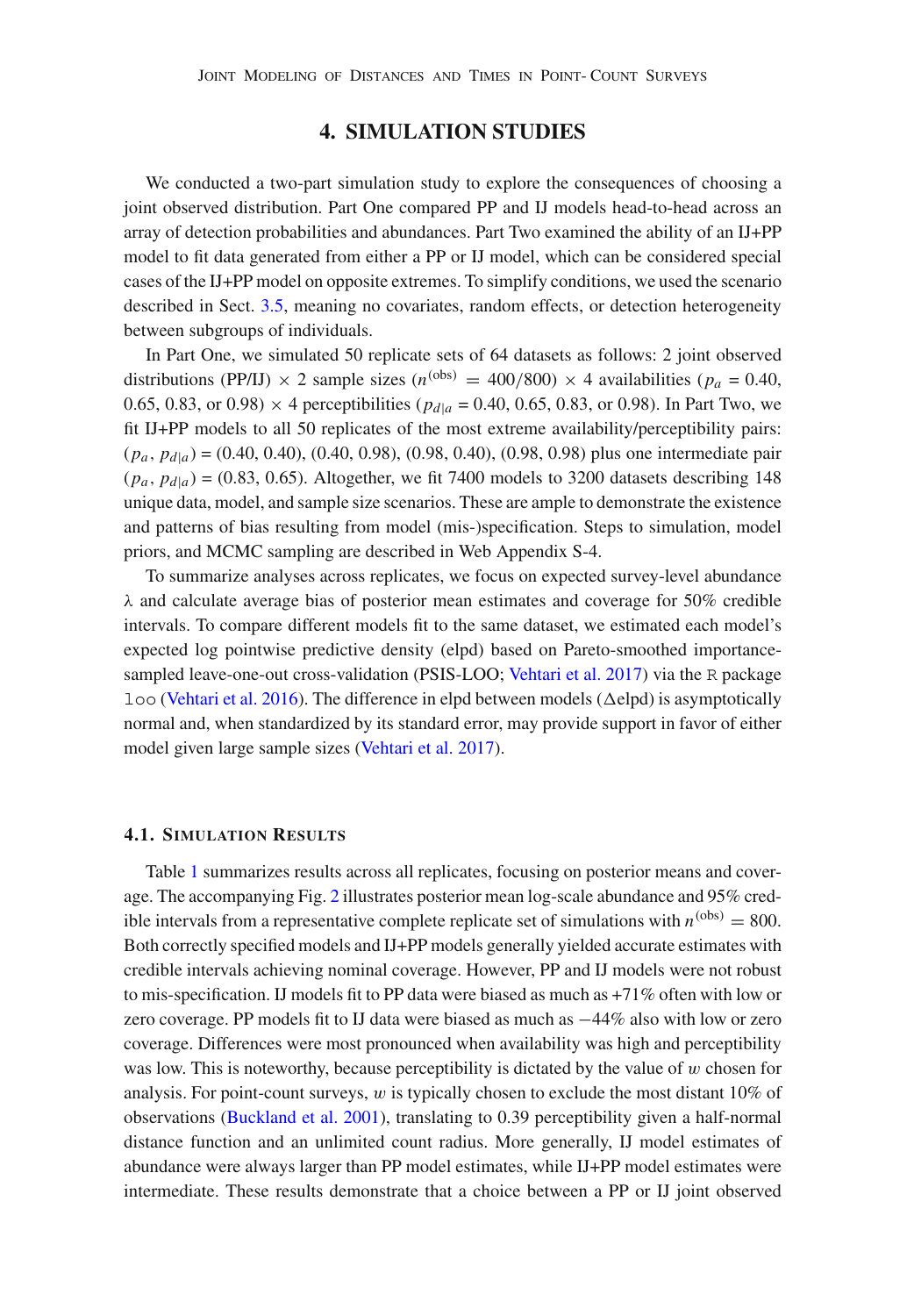| Data           | Availability                                      |              |          |              |                |              | Perceptibility |          |                |             |                |      |
|----------------|---------------------------------------------------|--------------|----------|--------------|----------------|--------------|----------------|----------|----------------|-------------|----------------|------|
|                |                                                   | PP model     |          |              |                | IJ model     |                |          |                | IJ+PP model |                |      |
|                |                                                   | 0.40         | 0.65     | 0.83         | 0.98           | 0.40         | 0.65           | 0.83     | 0.98           | 0.40        | 0.65           | 0.98 |
|                | Percent bias of posterior mean expected abundance |              |          |              |                |              |                |          |                |             |                |      |
| <b>PP</b>      | 0.40                                              | $-11$        | $-4$     | $-4$         | $^{-2}$        | 38           | 29             | 11       | $\overline{4}$ | $-4$        |                | 2    |
|                | 0.65                                              | $\Omega$     | $\theta$ | $\theta$     | $\overline{2}$ | 65           | 40             | 17       | 7              |             |                |      |
|                | 0.83                                              | 1            | $\theta$ |              | $\Omega$       | 70           | 41             | 19       | 5              |             | $\overline{4}$ |      |
|                | 0.98                                              | $\Omega$     | $-1$     | $\Omega$     | $\Omega$       | 71           | 41             | 19       | 5              | 3           |                | 4    |
| $_{\text{IJ}}$ | 0.40                                              | $-26$        | $-20$    | $-13$        | $\Omega$       | $-1$         | 1              | $-1$     | 5              | $-14$       |                | 4    |
|                | 0.65                                              | $-25$        | $-21$    | $-13$        | $\overline{0}$ | $\theta$     | 1              | $-1$     | 5              |             |                |      |
|                | 0.83                                              | $-29$        | $-24$    | $-15$        | $-2$           | $-1$         | 1              | $-2$     | 3              |             | $-2$           |      |
|                | 0.98                                              | $-44$        | $-35$    | $-17$        | $-2$           | $\theta$     | $^{-1}$        | $-2$     | $\overline{2}$ | $^{-1}$     |                | 2    |
|                | Coverage for 50% posterior credible intervals     |              |          |              |                |              |                |          |                |             |                |      |
| PP             | 0.40                                              | 50           | 56       | 52           | 34             | 18           | 22             | 46       | 48             | 62          |                | 42   |
|                | 0.65                                              | 36           | 52       | 44           | 58             | $\mathbf 0$  | $\mathbf 0$    | 24       | 48             |             |                |      |
|                | 0.83                                              | 44           | 50       | 50           | 66             | $\mathbf{0}$ | $\bf{0}$       | 6        | 46             |             | 58             |      |
|                | 0.98                                              | 56           | 62       | 76           | 100            | $\bf{0}$     | $\bf{0}$       | $\bf{0}$ | 28             | 38          |                | 28   |
| $_{\text{IJ}}$ | 0.40                                              | 20           | 34       | 52           | 42             | 54           | 36             | 50       | 48             | 40          |                | 50   |
|                | 0.65                                              | $\mathbf{2}$ | 6        | 12           | 48             | 42           | 48             | 46       | 46             |             |                |      |
|                | 0.83                                              | $\bf{0}$     | $\bf{0}$ | $\bf{0}$     | 56             | 54           | 50             | 62       | 58             |             | 42             |      |
|                | 0.98                                              | $\bf{0}$     | $\bf{0}$ | $\mathbf{0}$ | 82             | 58           | 58             | 46       | 80             | 54          |                | 80   |

<span id="page-9-0"></span>Table 1. Percent bias of mean posterior expected abundance (backtransformed from log-scale bias over 50 replicates) and observed posterior 50% coverage percentages.

In both panels, correctly specified models occupy the upper left and lower center sections. Coverage values in bold fall outside (36, 64), the 95% confidence interval for nominal coverage. Rows indicate the availability and model used for data simulation. Columns indicate the perceptibility used in data simulation and the model used for inference. Total observations  $n^{(obs)} = 800$ 

distribution can lead to sizable differences in abundance estimation, but IJ+PP models are flexible enough to accurately model data generated from either mechanism.

Simulations also explored  $p_a$ ,  $p_{d|a}$ , and  $p$ (det), all of which echoed patterns for abundance (Tables S-1 to S-6 and Figures S-1 to S-3 inWeb Appendix S-7). Notably, IJ+PP model posterior credible intervals for 'non-operative' perceptibility components ( $\sigma_C$  in models fit to IJ datasets and  $\sigma_A$  in models fit to PP datasets) were usually close to the true value of one (Figure S-4) except in low-availability scenarios.

Under two conditions, differences between models were less pronounced. When true perceptibility was very high (0.98), abundance estimates differed on average by no more than 5%. Also, at very low availability (0.40), coverage rates improved for all mis-specified models owing to substantially wider credible intervals.

Web Figure S-6 shows  $\Delta$ elpd was most likely to correctly choose between PP and IJ models when availability was high and perceptibility was low, especially with  $n^{(obs)} = 800$ . In other scenarios it did not often choose correctly, even when mis-specified models were biased between 15-50%. Web Figure S-7 shows  $\Delta$ elpd did not distinguish between IJ+PP versus correct single-perceptibility model in any scenario.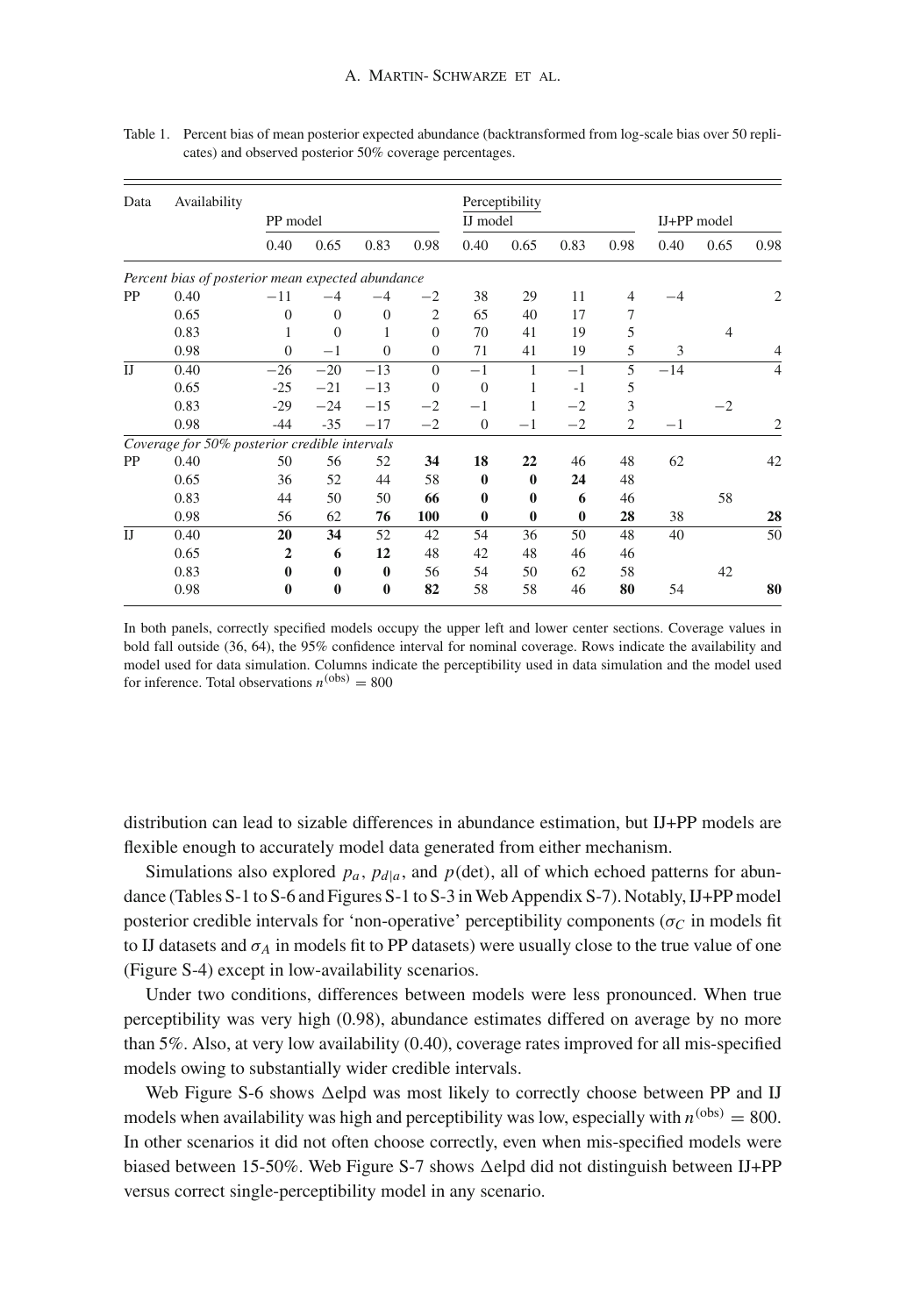

<span id="page-10-1"></span>Figure 2. Representative log-scale caterpillar plots of posterior estimates for  $\lambda$ , the expected survey-level abundance, from one of 50 replicate sets of simulations. Plots show true values (vertical gray bars), posterior means (circles), and 95% credible intervals (horizontal lines). The top four rows present results when data were generated from a PP model, while the bottom four rows show IJ-generated data. Rows are arranged by the availability used in data simulation, while columns show the perceptibility. Models used to fit the data are identified on the left with mis-specified models in italics.

## **5. GOLDEN-CROWNED SPARROW ANALYSIS**

<span id="page-10-0"></span>We patterned our analysis of GCSP data after [Amundson et al.](#page-15-7) [\(2018\)](#page-15-7). Truncation of the most distant 10% of observations left 501 male GCSP detections within a radius of 280 meters across the 1021 five-minute point-count surveys. We doubled abundance density estimates to also account for females, following [Amundson et al.](#page-15-7) [\(2018\)](#page-15-7). Total counts by minute across surveys were 306, 82, 44, 41, and 28, suggestive of heterogeneity in singing behavior. Figure [3](#page-11-0) presents the distribution of observed detection distances. The distribution appears consistent with half-normal distance functions applied to the circular geometry of point counts. Mean detection distances increased with time, suggestive of a Poisson process, similar to theoretical patterns in Fig. [1](#page-4-0) (upper right).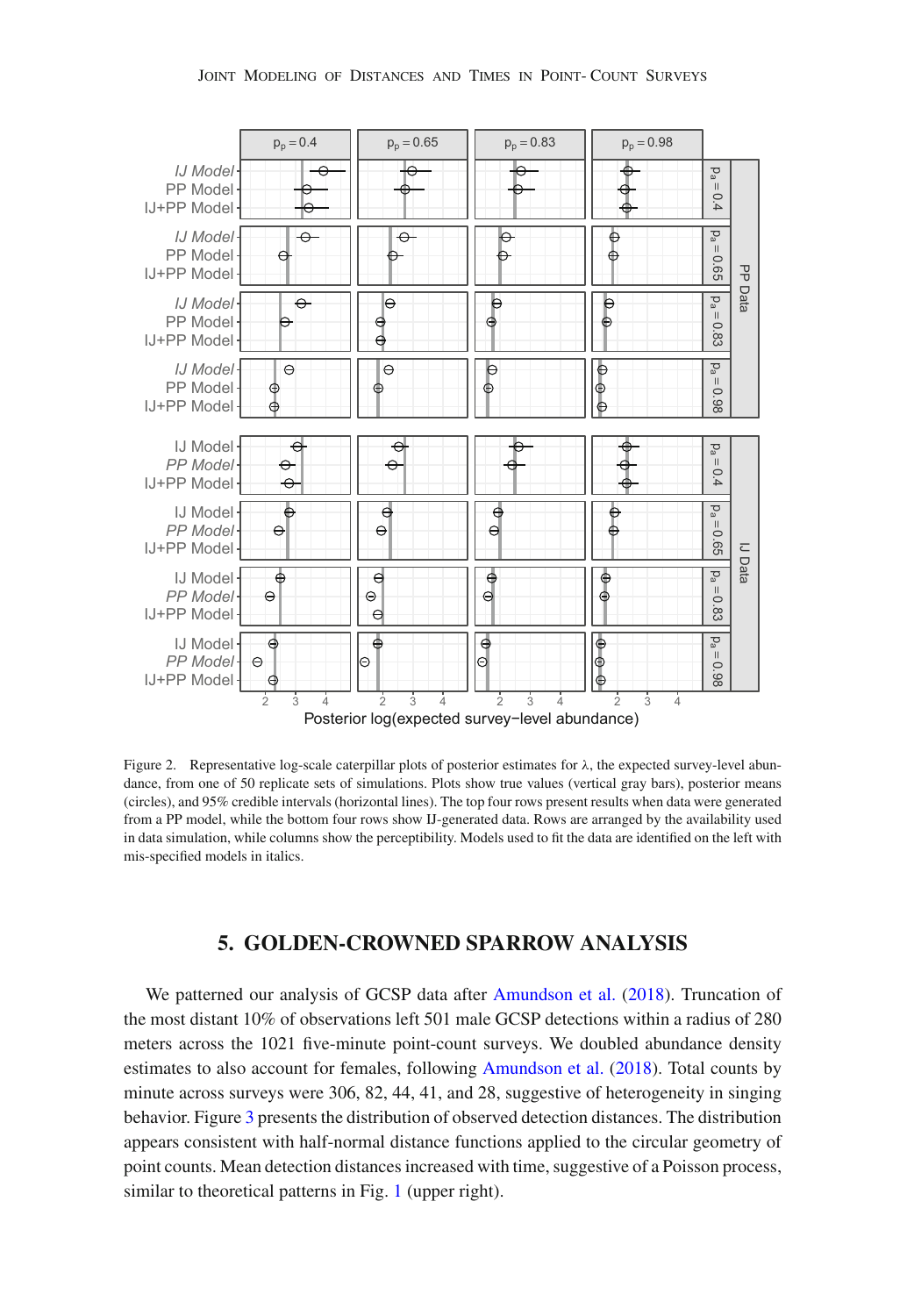

<span id="page-11-0"></span>Figure 3. Kernel-smoothed empirical density of detection distances (by minutes to detection) for golden-crowned sparrows. The increase in average distance with time is suggestive of PP perceptibility. Total counts per minute interval were 306, 82, 44, 41, and 28.

We fit IJ, PP, and IJ+PP models to the GCSP dataset. We modeled log-linear effects on λ*s* based on proportion of habitat cover type (shrub, deciduous, spruce) plus random effects for the 169 transects. We included a log-linear Julian date effect on the availability rate  $\varphi_s$ . We used dense habitat cover on  $\sigma_{As}$ , and we allowed  $\sigma_{Cs}$  to differ across two observer groups. Our IJ+PP model features two different distance functions,  $g^C(r)$  and  $g^A(r)$ , necessitating that effects belong to one or the other. We fit models for all four combinations of effects to distance function, but we report results only for the model with the highest posterior log-likelihood. We describe model priors and MCMC sampling in Web Supplement S-5. To check for goodness-of-fit with posterior predictive plots of the joint distance-time distribution, we binned counts into a  $5 \times 5$  grid of distance and time intervals based on marginal quintiles.

Our I[J](#page-15-7) [model](#page-15-7) [differed](#page-15-7) [in](#page-15-7) [three](#page-15-7) [key](#page-15-7) [respects](#page-15-7) [from](#page-15-7) [the](#page-15-7) [IJ](#page-15-7) [model](#page-15-7) [implemented](#page-15-7) [in](#page-15-7) Amundson et al. [\(2018\)](#page-15-7): selection of predictors, specification of priors, and inclusion of a group heterogeneity term (Sect. [3.6\)](#page-7-0). We discuss these plus minor differences in Web Supplement Section S-5. In view of these differences, we base the model comparisons in our analysis against our own implementation of an IJ model. However, to investigate sensitivity to priors and t[he](#page-15-3) [effect](#page-15-3) [of](#page-15-3) [the](#page-15-3) [heterogeneity](#page-15-3) [term,](#page-15-3) [we](#page-15-3) [also](#page-15-3) [fit](#page-15-3) [the](#page-15-3) [IJ](#page-15-3) [model](#page-15-3) [using](#page-15-3) [priors](#page-15-3) [from](#page-15-3) Amundson et al. [\(2014\)](#page-15-3) both with and without a term for heterogeneity in availability.

#### <span id="page-11-1"></span>**5.1. GCSP RESULTS**

Model estimates in Fig. [4](#page-12-0) indicate high-availability, low-perceptibility surveys—the exact conditions under which IJ and PP models most diverge. The IJ model's mean posterior GCSP density was 70% higher than the PP model's, with the inverse pattern holding for detection probability. The detection probability estimates reflected both availability and overall perceptibility, each of which was estimated higher in the PP model than the IJ model. IJ+PP model estimates were intermediate to IJ and PP models for density, detection, availability, and overall perceptibility. The noticeably larger posterior variance in IJ+PP model estimates for IJ and PP perceptibility components reflected an inevitable posterior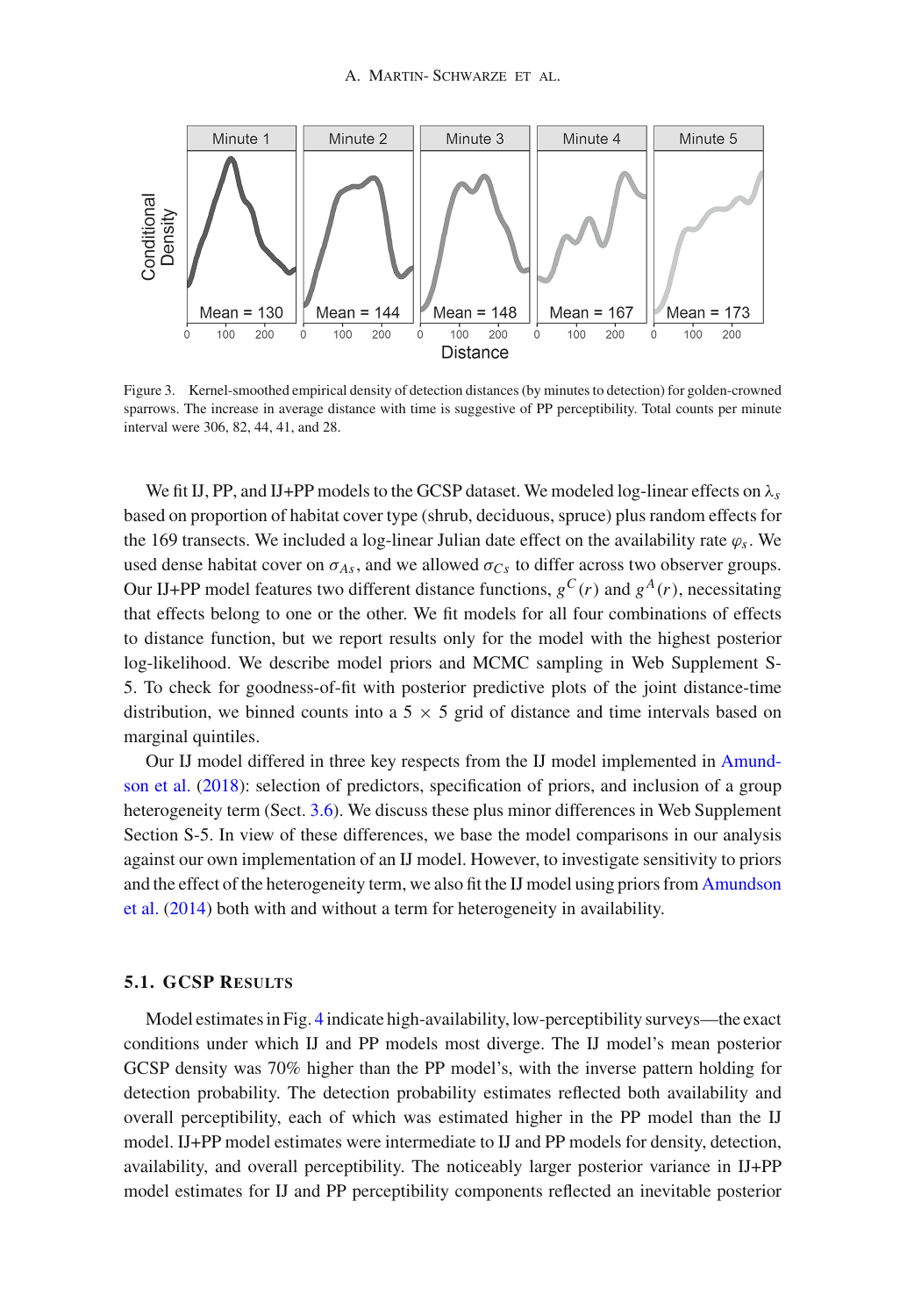

<span id="page-12-0"></span>Figure 4. Caterpillar plots of posterior model estimates, showing means plus 50% intervals (gray lines) and 95% intervals (black lines). The left-hand six plots display study-wide density (per hectare), detection probability, availability, overall perceptibility (calculated as *p*(det)/availability), IJ perceptibility (animal-level), and PP perceptibility (cue-level). All except density are abundance-weighted averages of survey-level estimates. The six right-hand plots display log-scale effect estimates for centered and scaled covariates.

correlation ( $-0.48$ ) between  $\sigma_A$  and  $\sigma_C$  intercept terms, but posterior variance of overall perceptibility  $p_{d|a}$  was comparable to that of IJ and PP models.

Effect estimates (right half of Fig. [4\)](#page-12-0) were similar regardless of the detection model, echo[ing](#page-15-13) [results](#page-15-13) [from](#page-15-13) [other](#page-15-13) [N-mixture](#page-15-13) [contexts](#page-15-13) [\(Banks-Leite et al. 2014](#page-15-12)[;](#page-15-13) Martin-Schwarze et al. [2017;](#page-15-13) [Barker et al. 2018](#page-15-14)). All models described a strong positive relationship between GCSP abundance and shrub habitat, a negative one with spruce habitat, and a small positive effect with deciduous habitat. Posterior estimates for shrub habitat showed 0.2 correlation with both spruce and deciduous estimates, which in turn were uncorrelated with each other, so the compositional nature of the three habitat covers played only a small role. Models revealed a small but consistent negative effect of dense cover on IJ/PP perceptibility terms.

Posterior predictive plots of the joint distance-time distribution marginally across sites (Figure S-5) suggest a reasonable fit from the IJ+PP model, while IJ models clearly misfit a distance-time dependence in the data, and PP models predicted too many far-distance late-survey counts in place of not enough nearby first-minute counts. IJ+PP model upper 95% credible intervals for IJ and PP perceptibilities in Fig. [4](#page-12-0) were both well below one, which rarely happened in simulations if a term was non-operative. While not conclusive, these facts suggest that both perceptibilities were helpful in describing GCSP distance and time detection patterns, and the IJ+PP model is to be preferred.

The 0.148 birds/ha mean posterior density from our IJ model was larger than the 0.117 birds/ha estimate reported in [Amundson et al.](#page-15-3) [\(2014\)](#page-15-3). We traced this difference to two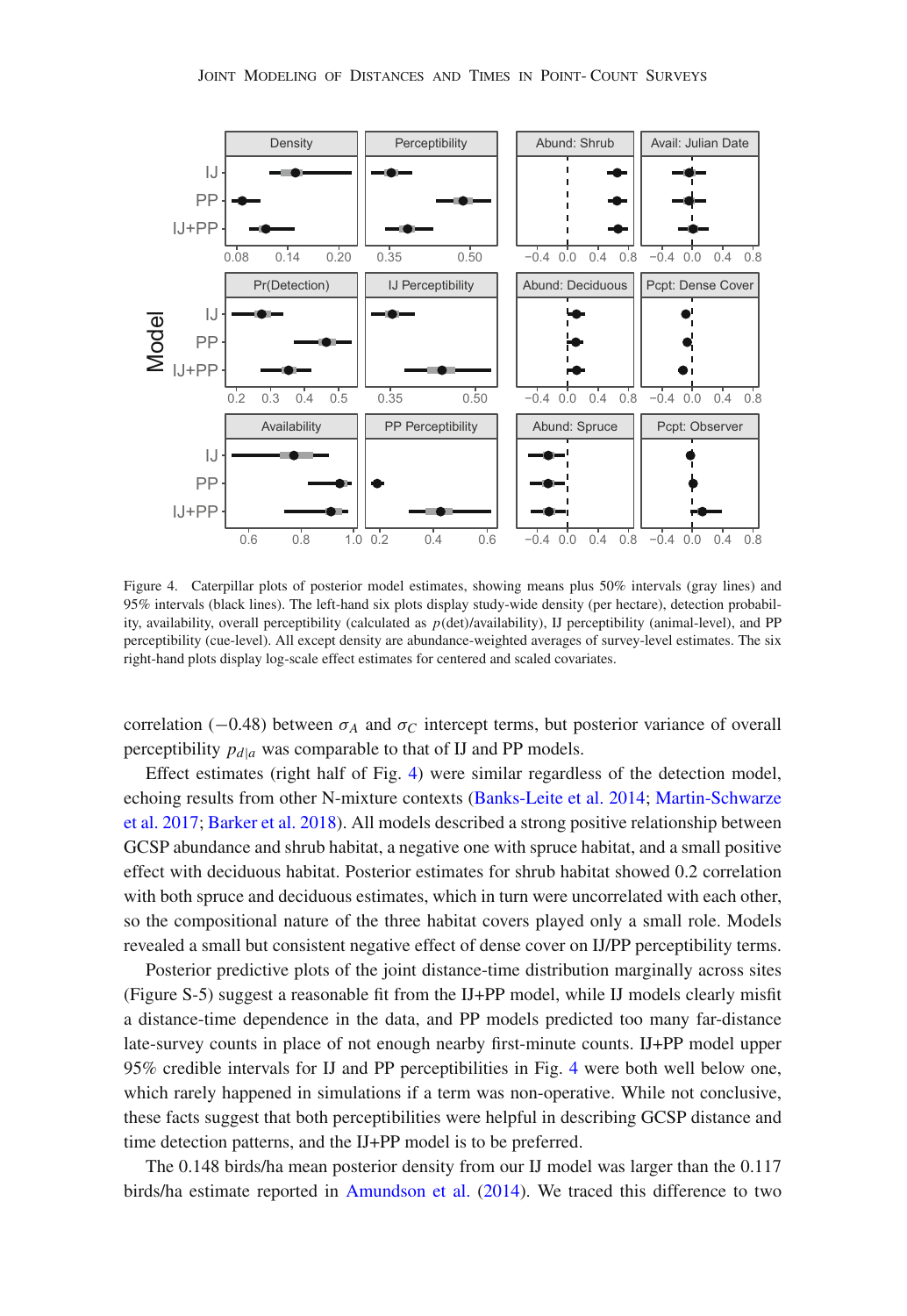sources: (i) our model included a group heterogeneity term, and (ii) the availability intercept prior in [Amundson et al.](#page-15-3) [\(2014\)](#page-15-3) placed more weight on higher availability. We provide a deeper exploration of these results in Web Supplement S-6 and Figures S-8 and S-9.

# **6. DISCUSSION**

We composed a new, more flexible strategy for modeling the joint observed distribution of distances and times to first detection from distance-removal data. It blends the two predominant existing strategies—Poisson process (PP) and independent joint (IJ)—and shows flexibility to model data patterns that are purely IJ, purely PP, or intermediate. PP models construct the joint observed distribution by modeling detection as a distance-varying Poisson [process](#page-15-5) [\(Farnsworth et al. 2005](#page-15-2)[;](#page-15-5) [McCallum 2005;](#page-16-1) [Borchers et al. 2013;](#page-15-4) Borchers and Cox [2017](#page-15-5)). IJ models assume that the joint observed distribution has a density that is the product of the marginal distance and time to first detection densities [\(Sólymos et al. 2013;](#page-16-0) [Amundson et al. 2014\)](#page-15-3).

We showed that existing models can lead to biased abundance estimation with poor coverage when the joint observed distribution is mis-specified. IJ models overestimated abundance when fit to data simulated using PP perception, and PP models underestimated abundance when fit to IJ-generated data. Estimates differed most under high-availability, low-perceptibility conditions and were most similar when either perceptibility was high or availability was low. These findings conform with intuition from a cue-based (PP model) versus animal-based (IJ model) perspective. When perceptibility is high, distance has little effect on detection, and therefore the unit of perceptibility also has little impact. When availability is low, most animals are available only once during the survey if at all, and the detection of a single cue is nearly equivalent to detection of the animal. It is when animals produce multiple availability cues and perception is low that the difference between PP and IJ models is most pronounced. The practice of truncating the most distant 10% of detections from unlimited-radius counts [\(Buckland et al. 2001\)](#page-15-1) guarantees low perceptibility, meaning that the choice between PP and IJ models is often consequential.

We intend the IJ+PP model as a flexible mathematical approach to the joint observed distribution rather than as a mechanistic model combining cue-based and animal-based modes. Such a framework might describe some study systems, but we ourselves are not convinced it correctly describes the mechanism of GCSP detections. We favor the IJ+PP model, because it returned a reasonable fit for the observed joint observed distribution in scenarios where PP and IJ models could not. We therefore believe it provides a more flexible and accurate approximation of the true mechanism than is furnished by either existing alternative. If other mechanisms are known to affect observations (e.g. movement, mixed visual and auditory counts, prioritized counting of nearby animals), it may be wiser to craft a more correct mechanistic model than to use our IJ+PP model. However, for large-scale analyses that might otherwise embrace the broad assumptions of an IJ model or PP model (see Web Appendix S-1), the IJ+PP model provides a safer alternative.

The trade-off between mechanistic and flexible models for distance-removal data merits further investigation. We demonstrated that the mechanistic assumptions behind PP and IJ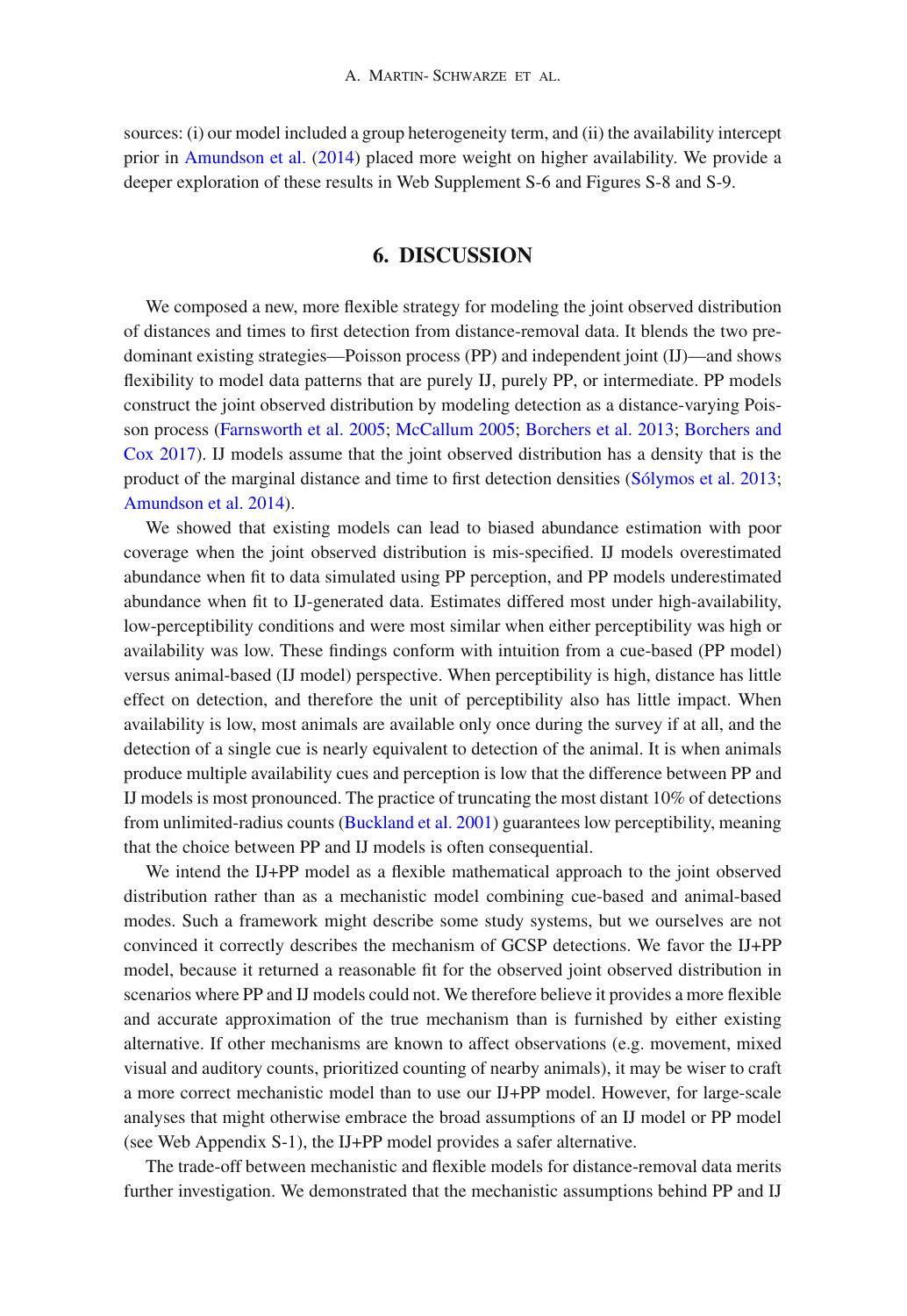models can be too restrictive, and a combination of the two yields a more flexible model that better fits observations. However, the dangers of overfitting are particularly pronounced in a removal context. Removal models estimate the tail of the time-to-first-detection distribution  $f_T(t)$  from the observed portion  $f_{T|\text{det}}(t|\text{det})$  and are thus an exercise in extrapolation. [Martin-Schwarze et al.](#page-15-13) [\(2017\)](#page-15-13) showed in a removal-only context that different forms for  $f_T(t)$  can reasonably fit observed data yet result in different inference due to different tail weights. Mechanistic assumptions for the joint observed distribution supply information in the void left by extrapolation. Provided they are consistent with the data, mechanistic assumptions can be effective in limiting posterior uncertainty.

When they have been performed, goodness-of-fit tests in previous distance-removal studies have assessed marginal distributions of detection distances and times [\(Borchers et al.](#page-15-4) [2013;](#page-15-4) [Amundson et al. 2014](#page-15-3); [Borchers and Cox 2017](#page-15-5)). This independent handling of distance and time reflects an IJ model mindset. In our GCSP analysis, two-dimensional posterior predictive checks identified flaws in both IJ and PP models (Figure S-5), whereas one-dimensional checks would have detected only the PP model misfit. We strongly advocate using bivariate goodness-of-fit checks in joint distance and time-to-detection analyses.

When practical, we support the collection of complete detection histories rather than removal samples of just the first times to detection. Models incorporating repeat detections of the same animal are substantially more efficient than removal models [\(Alldredge et al. 2007;](#page-15-15) [Borchers and Langrock 2015\)](#page-15-16). In repeat-detection distance-time models, the distinction between PP and IJ models becomes trivial, because the joint distribution of distances and times to detection is independent when not conditioning on the first detection.

## **SUPPLEMENTARY MATERIALS**

Supplemental materials are available online. Section [3.2.3](#page-4-1) refers to Web Appendix S-1, listing recent articles that employ distance-removal analyses. Section [3.5](#page-6-0) refers to Web Appendix S-2 which calculates interval-censored detection probabilities in the simple scenario. Section [3.5](#page-6-0) also refers to Web Appendix S-3, which details step function approximation of distance functions. Section [4](#page-8-0) refers to Web Appendix S-4 for simulation, prior, and MCMC sampling methods for the simulation study. Section [5](#page-10-0) refers to Web Appendix S-5 detailing modeling decisions, priors, and MCMC choices for the GCSP study. Section [5.1](#page-11-1) refers to Web Appendix S-6 explaining why our density estimates differ from those reported in [Amundson et al.](#page-15-3) [\(2014\)](#page-15-3) and [Amundson et al.](#page-15-7) [\(2018](#page-15-7)). Sections [4.1](#page-8-1) and [5.1](#page-11-1) reference multiple figures and tables from Web Appendix S-7. Code to generate the GCSP analysis in Sect. [5](#page-10-0) can also be found in the supplementary web materials.

## **ACKNOWLEDGEMENTS**

This article/paper is a product of the Iowa Agriculture and Home Economics Experiment Station, Ames, Iowa. Project No. IOW03617 is supported by USDA/NIFA and State of Iowa funds. Any opinions, findings, conclusions, or recommendations expressed in this publication are those of the author(s) and do not necessarily reflect the views of the U.S. Department of Agriculture.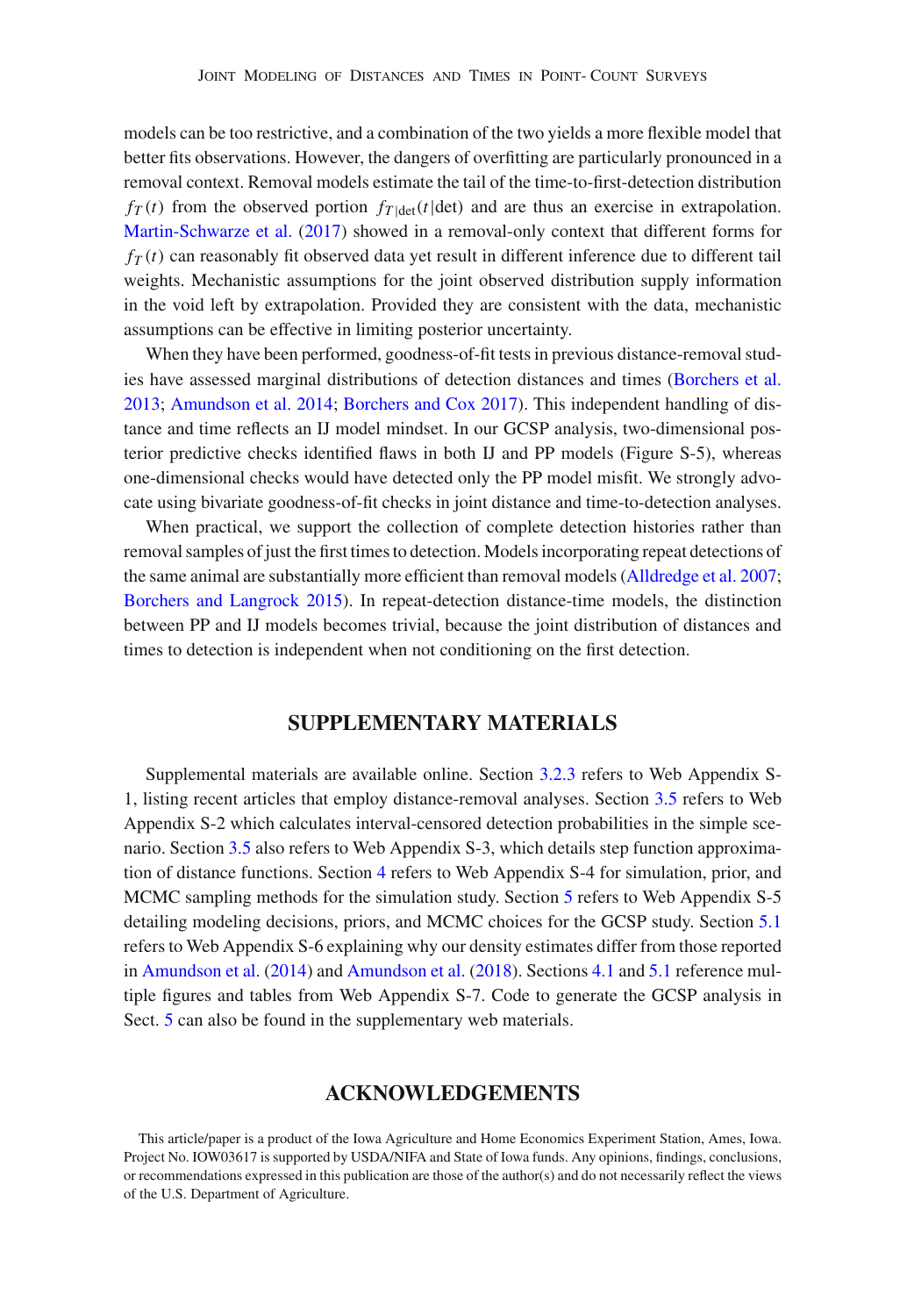**Open Access** This article is licensed under a Creative Commons Attribution 4.0 International License, which permits use, sharing, adaptation, distribution and reproduction in any medium or format, as long as you give appropriate credit to the original author(s) and the source, provide a link to the Creative Commons licence, and indicate if changes were made. The images or other third party material in this article are included in the article's Creative Commons licence, unless indicated otherwise in a credit line to the material. If material is not included in the article's Creative Commons licence and your intended use is not permitted by statutory regulation or exceeds the permitted use, you will need to obtain permission directly from the copyright holder. To view a copy of this licence, visit [http://creativecommons.org/licenses/by/4.0/.](http://creativecommons.org/licenses/by/4.0/)

*[Received March 2020. Revised November 2020. Accepted December 2020.]*

# **REFERENCES**

- <span id="page-15-15"></span>Alldredge MW, Pollock KH, Simons TR, Collazo JA, Shriner SA, Johnson D (2007) Time-of-detection method for estimating abundance from point-count surveys. Auk 124:653–664
- <span id="page-15-6"></span>Amundson CL, Handel CM, Ruthrauff DR, Tibbitts TL, Gill Jr RE (2018a) Data for montane-breeding bird distribution and abundance across national parks of southwestern alaska, 2004-2008: U.S. Geological Survey data release. [https://alaska.usgs.gov/products/data.php?dataid=197.](https://alaska.usgs.gov/products/data.php?dataid=197) Accessed March 2019
- <span id="page-15-7"></span>Amundson CL, Handel CM, Ruthrauff DR, Tibbitts TL, Gill RE Jr (2018b) Montane-breeding bird distribution and abundance across national parks of southwestern Alaska. J Fish Wildl Manag 9:180–207
- <span id="page-15-3"></span>Amundson CL, Royle JA, Handel CM (2014) A hierarchical model combining distance sampling and time removal to estimate detection probability during avian point counts. Auk 131:476–494
- <span id="page-15-12"></span>Banks-Leite C, Pardini R, Boscolo D, Cassano CR, Püttker T, Barros CS et al (2014) Assessing the utility of statistical adjustments for imperfect detection in tropical conservation science. J Appl Ecol 51:849–859
- <span id="page-15-14"></span>Barker RJ, Schofield MR, Link WA, Sauer JR (2018) On the reliability of N-mixture models for count data. Biometrics 74:369–377
- <span id="page-15-5"></span>Borchers DL, Cox MJ (2017) Distance sampling detection functions: 2d or not 2d? Biometrics 73:593–602
- <span id="page-15-16"></span>Borchers DL, Langrock R (2015) Double-observer line transect surveys with markov-modulated poisson process models for animal availability. Biometrics 71:1060–1069
- <span id="page-15-4"></span>Borchers DL, Zucchini W, Heide-Jørgensen M, Cañadas A, Langrock R (2013) Using hidden Markov models to deal with availability bias on line transect surveys. Biometrics 69:703–713
- <span id="page-15-1"></span>Buckland ST, Anderson DR, Burnham KP, Laake JL, Borchers DL, Thomas L (2001) Introduction to distance sampling estimating abundance of biological populations. Oxford University Press, Oxford
- <span id="page-15-10"></span>Couturier T, Cheylan M, Bertolero A, Astruc G, Besnard A (2013) Estimating abundance and population trends when detection is low and highly variable: a comparison of three methods for the hermann's tortoise. J Wildl Manag 77:454–462
- <span id="page-15-9"></span>Dorazio RM, Royle AJ (2003) Mixture models for estimating the size of a closed population when capture rates vary among individuals. Biometrics 59:351–364
- <span id="page-15-11"></span>Duarte A, Adams MJ, Peterson JT (2018) Fitting N-mixture models to count data with unmodeled heterogeneity: Bias, diagnostics, and alternative approaches. Ecol Model 374:51–59
- <span id="page-15-2"></span>Farnsworth GL, Nichols JD, Sauer JR, Fancy SG, Pollock KH, Shriner SA, et al (2005) Statistical approaches to the analysis of point count data: a little extra information can go a long way. USDA Forest Service General Technical Report PSW–GTR–191, pp 735–743
- <span id="page-15-0"></span>Farnsworth GL, Pollock KH, Nichols JD, Simons TR, Hines JE, Sauer JR et al (2002) A removal model for estimating detection probabilities from point-count surveys. Auk 119:414–425
- <span id="page-15-8"></span>Johnson DH (2008) In defense of indices: the case of bird surveys. J Wildl Manag 72:857–868
- <span id="page-15-13"></span>Martin-Schwarze A, Niemi J, Dixon P (2017) Assessing the impacts of time-to-detection distribution assumptions on detection probability estimation. J Agric Biol Environ Stat 22:465–480